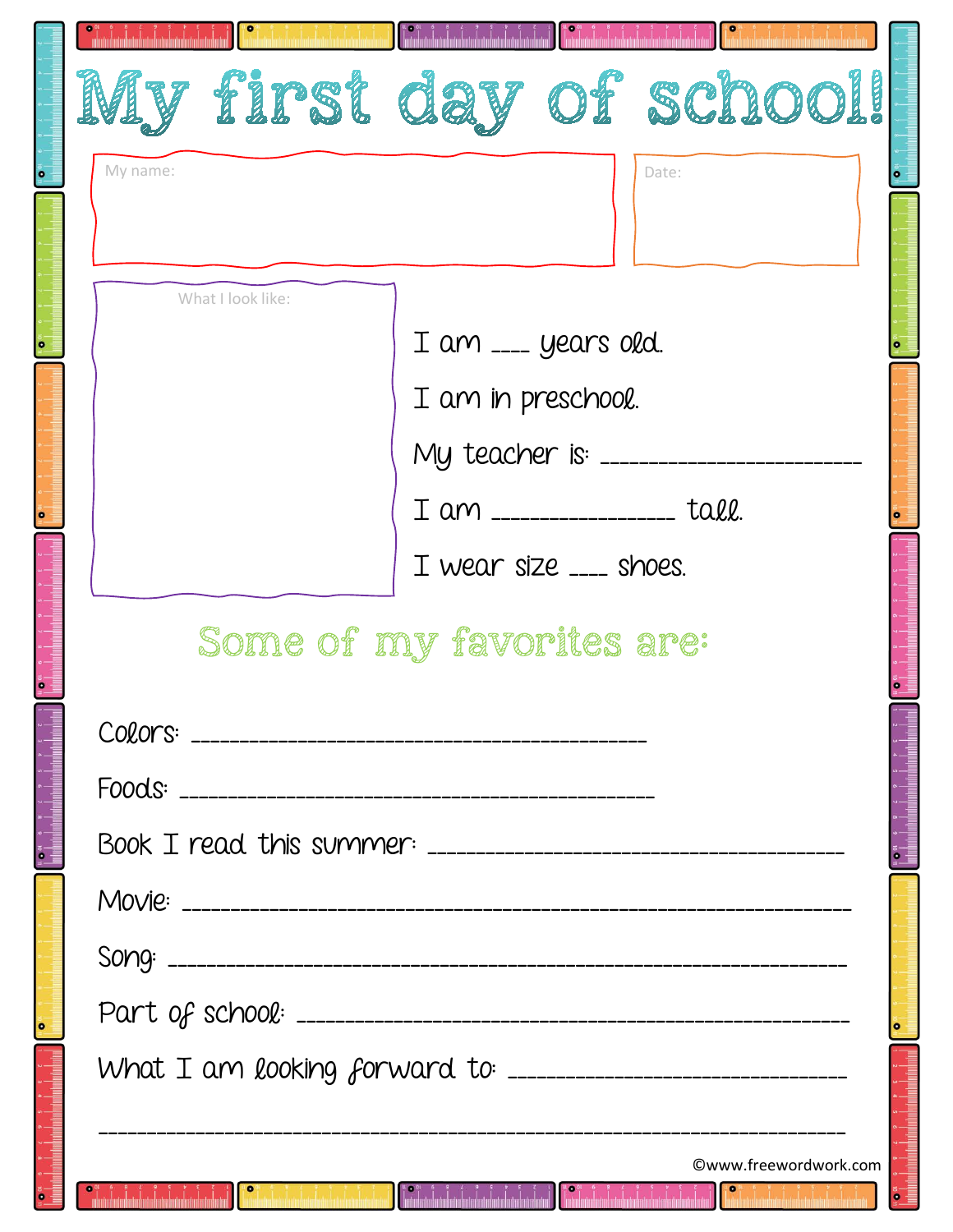|                   | first day of school!                                                                                           |
|-------------------|----------------------------------------------------------------------------------------------------------------|
| My name:          | Date:                                                                                                          |
|                   |                                                                                                                |
| What I look like: |                                                                                                                |
|                   | I am ___ years old.                                                                                            |
|                   | I am in kindergarten.                                                                                          |
|                   | My teacher is: _______                                                                                         |
|                   | I am ________________ tall.                                                                                    |
|                   | I wear size ___ shoes.                                                                                         |
|                   | Some of my favorites are:                                                                                      |
|                   |                                                                                                                |
|                   |                                                                                                                |
|                   |                                                                                                                |
|                   |                                                                                                                |
|                   |                                                                                                                |
|                   |                                                                                                                |
|                   |                                                                                                                |
|                   |                                                                                                                |
|                   | ©www.freewordwork.com                                                                                          |
|                   | 1944 belada dahal adalah dalam dalam dalam belada dalam belada dalam belada dalam belada dalam berasa dalam be |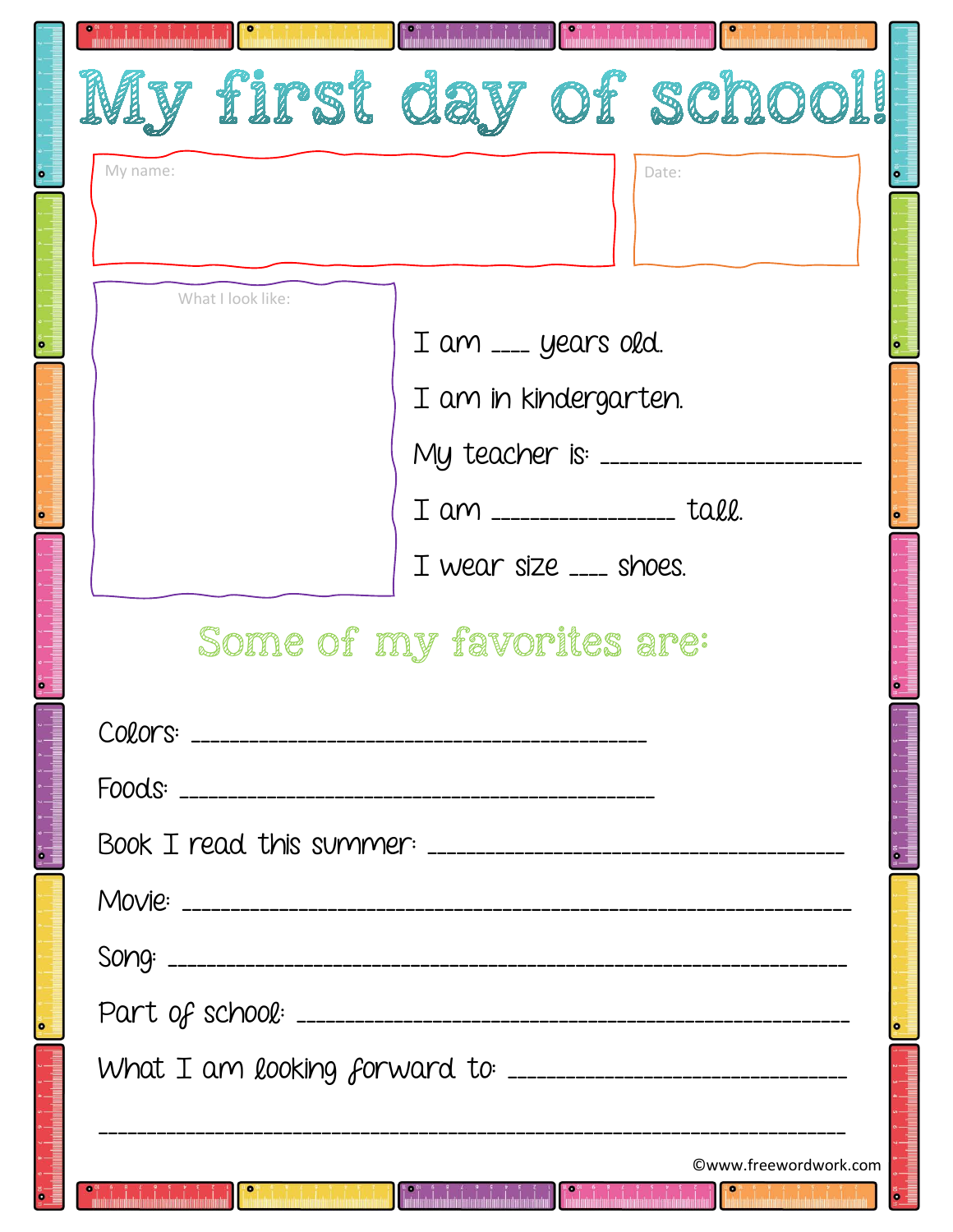| r first day of school!<br>My name:<br>Date:<br>What I look like:<br>I am ___ years old.<br>My teacher is: _______<br>I am ________________ tall. |
|--------------------------------------------------------------------------------------------------------------------------------------------------|
|                                                                                                                                                  |
|                                                                                                                                                  |
|                                                                                                                                                  |
|                                                                                                                                                  |
|                                                                                                                                                  |
|                                                                                                                                                  |
|                                                                                                                                                  |
|                                                                                                                                                  |
| I wear size $\overline{\phantom{a}}$ shoes.                                                                                                      |
| Some of my favorites are:                                                                                                                        |
|                                                                                                                                                  |
|                                                                                                                                                  |
|                                                                                                                                                  |
|                                                                                                                                                  |
|                                                                                                                                                  |
|                                                                                                                                                  |
|                                                                                                                                                  |
| ©www.freewordwork.com<br><b>121 District Actual 121 de la facta de la facta de la facta de la facta de la facta de la facta de la facta de</b>   |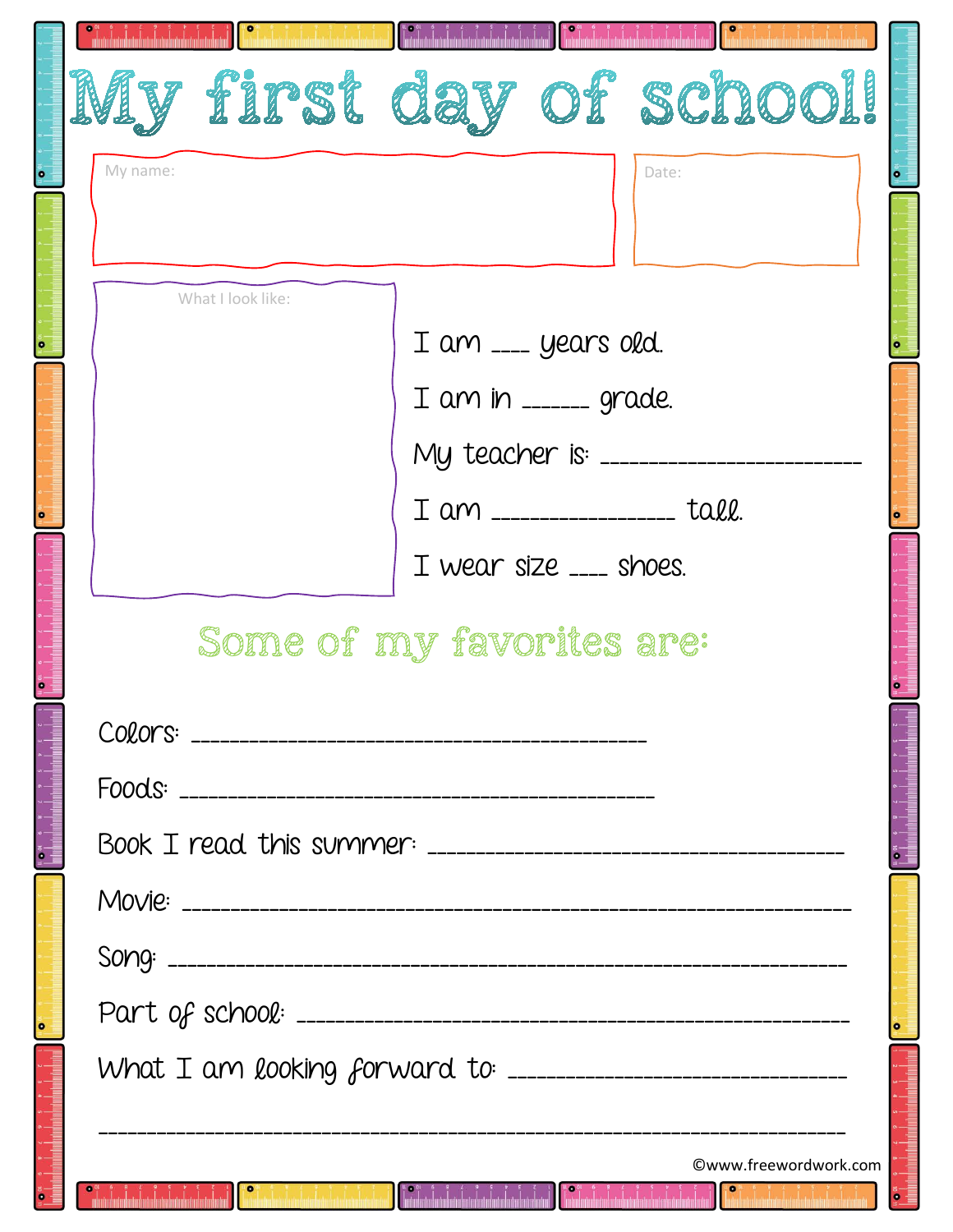| <b>Expression (CO) Communication</b> (CO)<br>nungungan (<br>أواخ فالمرمز فالمرمز فالمراف                                                                                                                                                                                                                               |
|------------------------------------------------------------------------------------------------------------------------------------------------------------------------------------------------------------------------------------------------------------------------------------------------------------------------|
| first day of school!<br>My name:<br>Date:                                                                                                                                                                                                                                                                              |
|                                                                                                                                                                                                                                                                                                                        |
| What I look like:<br>I am ___ years old.                                                                                                                                                                                                                                                                               |
| I am in preschool.<br>My teacher is: _______                                                                                                                                                                                                                                                                           |
| I am ________________ tall.<br>I wear size $\overline{\phantom{a}}$ shoes.                                                                                                                                                                                                                                             |
| Some of my favorites are:                                                                                                                                                                                                                                                                                              |
|                                                                                                                                                                                                                                                                                                                        |
|                                                                                                                                                                                                                                                                                                                        |
|                                                                                                                                                                                                                                                                                                                        |
|                                                                                                                                                                                                                                                                                                                        |
| Qwww.freewordwork,com<br>$\boxed{\text{Rindertandial}} \left( \begin{array}{c} \end{array} \right) \left( \begin{array}{c} \text{Rindertandial} \end{array} \right) \left( \begin{array}{c} \end{array} \right) \left( \begin{array}{c} \text{Rindertandial} \end{array} \right)$<br>) ا <u>لمندار المندار المتع</u> ا |

٦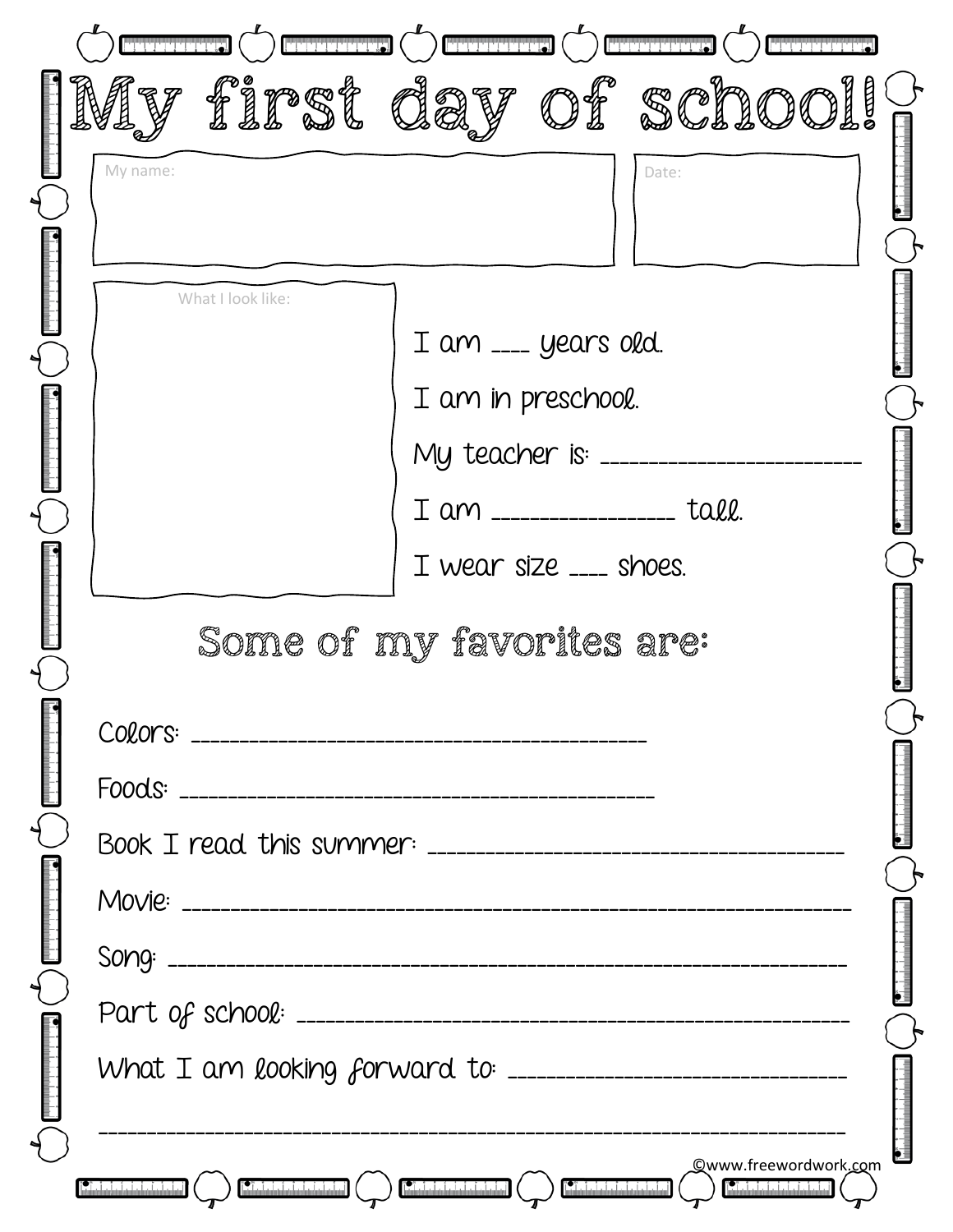| <b>ENTRENTIAL CONTRACTOR</b>                                                                                                       |  |
|------------------------------------------------------------------------------------------------------------------------------------|--|
| first day of school!                                                                                                               |  |
| My name:<br>Date:                                                                                                                  |  |
|                                                                                                                                    |  |
| What I look like:                                                                                                                  |  |
| I am ___ years old.                                                                                                                |  |
| I am in kindergarten.                                                                                                              |  |
| My teacher is: ________                                                                                                            |  |
| I am ________________ tall.                                                                                                        |  |
| I wear size $\overline{\phantom{a}}$ shoes.                                                                                        |  |
| Some of my favorites are:                                                                                                          |  |
|                                                                                                                                    |  |
|                                                                                                                                    |  |
|                                                                                                                                    |  |
|                                                                                                                                    |  |
|                                                                                                                                    |  |
|                                                                                                                                    |  |
|                                                                                                                                    |  |
|                                                                                                                                    |  |
|                                                                                                                                    |  |
| <b>Qwww.freewordwork.com</b><br>$[2.11111111111]$ $($ $)$ $[2.111111111111]$ $($ $)$ $[2.111111111]$ $($ $)$ $[2.11111111111]$ $($ |  |

٦